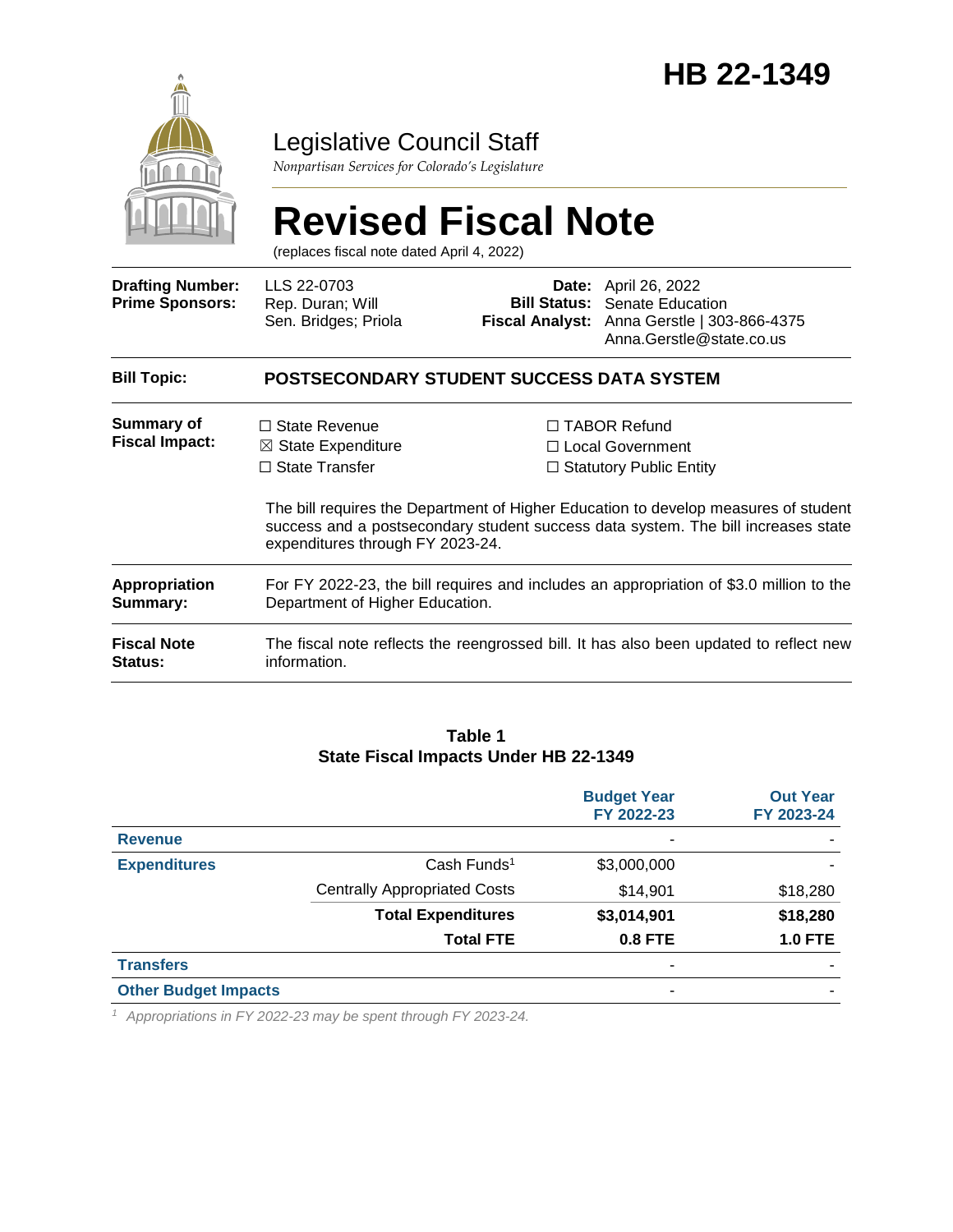## Page 2<br>April 26, 2022 **HB 22-1349**

#### **Summary of Legislation**

The bill requires that the Department of Higher Education (DHE) develop student success measures and an interactive data system for postsecondary student success information. DHE must collaborate with each institution of higher education, the Colorado Workforce Development Council, Office of Economic Development and International Trade, the departments of education and labor, industry representatives, and organizations that support students and parents.

**Student success measures.** The bill requires that the Colorado Commission on Higher Education (CCHE) enact a policy by December 31, 2022, requiring the DHE to develop student success measures, which must include:

- data on non-traditional students;
- measures for student enrollment status two, four, and six years after a student first enrolls;
- postsecondary success measures, including credit accumulation, course passage, cost of attendance, retention rates, credential completion rates, student support access and effectiveness, graduate program enrollment, and student mobility; and
- workforce success measures, including postsecondary employment outcomes, job placements, earnings, and the length of time to recoup the cost of completing a credential.

**Student success data system.** DHE must develop a statewide data system that aligns with the student success measures. The data system must:

- have a public interface that disaggregates data by different student populations and allows users to compare different institutions and programs; and
- can be developed into a longitudinal data system connecting K-12 education, postsecondary education, and workforce data systems.

DHE may enter into a third-party agreement to develop the data system. DHE must work with institutions to create interfaces that are internal to the institution, which may differ in format and level of detail than the statewide public interface. The DHE may, with CCHE approval, allocate money to an institution to create an institutional data system instead of developing an internal interface for the school.

CCHE must use the data system to examine educational and workforce success disparities among different student populations, such as those identified by race, ethnicity, gender, first-generation status, and socioeconomic factors. Employment and wage outcome data for eligible workforce development or training programs may also be included in the data system.

**Modernization of current systems.** To facilitate collection of data, DHE must update and modernize its existing data collection systems, including its student-unit record data system.

**Reporting.** By January 15 of 2023 and 2024, the CCHE must submit a report to the legislature on the work required to deliver a statewide longitudinal data system to connect K-12, postsecondary education, and workforce information.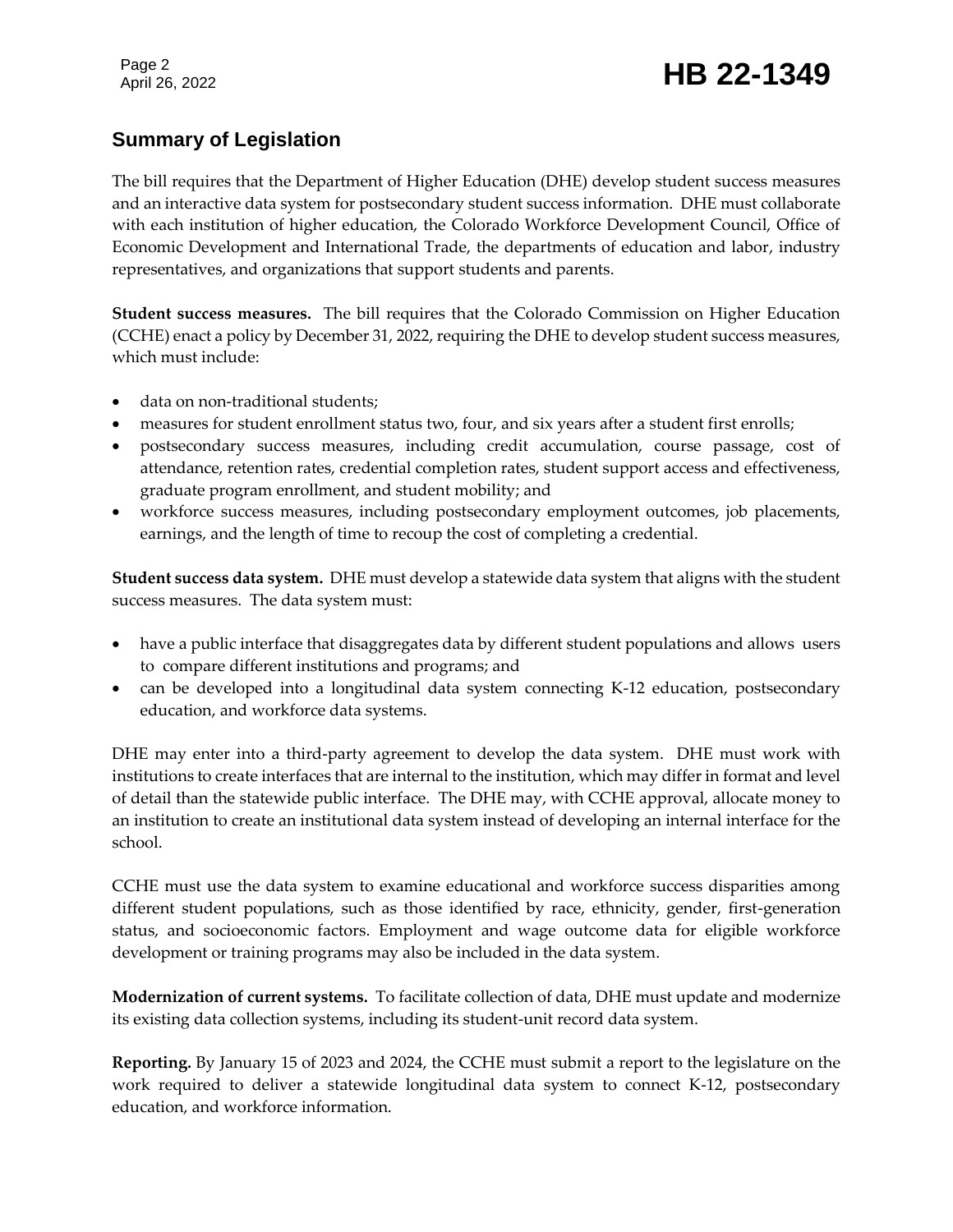Page 3

Page 3<br>April 26, 2022 **HB 22-1349** 

**Funding.** For FY 2022-23, the bill requires that the General Assembly appropriate \$3.0 million from the Workers, Employers, and Workforce Centers Cash Fund to the DHE for the purpose of the bill, using money in the fund that originated from the General Fund. Any unspent money from this appropriation remains available for the DHE in FY 2023-24

#### **State Expenditures**

The bill increases state expenditures in DHE by \$3.0 million in FY 2022-23 from the Workers, Employers, and Workforce Centers Cash Fund. Expenditures are shown in Table 2 and detailed below.

|                                           |                   | FY 2022-23  | FY 2023-24     |  |
|-------------------------------------------|-------------------|-------------|----------------|--|
| <b>Department of Higher Education</b>     |                   |             |                |  |
| <b>Personal Services</b>                  |                   | \$76,716    | \$92,059       |  |
| <b>Operating Expenses</b>                 |                   | \$1,080     | \$1,350        |  |
| <b>Capital Outlay Costs</b>               |                   | \$6,200     |                |  |
| Data System Modernization <sup>2</sup>    |                   | \$1,000,000 |                |  |
| Technology and Data Costs <sup>2</sup>    |                   | \$1,822,595 |                |  |
| Centrally Appropriated Costs <sup>1</sup> |                   | \$14,901    | \$18,280       |  |
|                                           | <b>Total Cost</b> | \$2,921,492 | \$111,689      |  |
|                                           | <b>Total FTE</b>  | $0.8$ FTE   | <b>1.0 FTE</b> |  |

#### **Table 2 Expenditures Under HB 22-1349**

<sup>1</sup> *Centrally appropriated costs are not included in the bill's appropriation.*

<sup>2</sup> *Data system and technology costs are shown in FY 2022-23 for informational purposes, but may be spent over two years.* 

**Department of Higher Education.** DHE requires 1.0 FTE in FY 2022-23 and FY 2023-24 to coordinate the development of student success measures and oversee the data system improvements. DHE will also spend \$1.0 million to update the Student Unit Record Database (SURDS), including improving workflow between DHE and institutions, datasets related to workforce outcomes, and system security. The remainder of the available funding will be used to for software licensing, vendor, and contracting costs to develop institution-specific and statewide interfaces, and other costs associated with the student success data system.

**Institutions of higher education.** The bill increases workload for institutions of higher education to coordinate with DHE on data collection, and the implementation of institution-specific interfaces. A portion of DHE's funding may be allocated to institutions for system institution-specific interfaces.

**Other state agencies.** The bill increases workload for the Colorado Department of Education, the Colorado Department of Labor and Employment, and the Office of Economic Development and International Trade to collaborate with DHE on the student success measures and data systems. No change in appropriations are required.